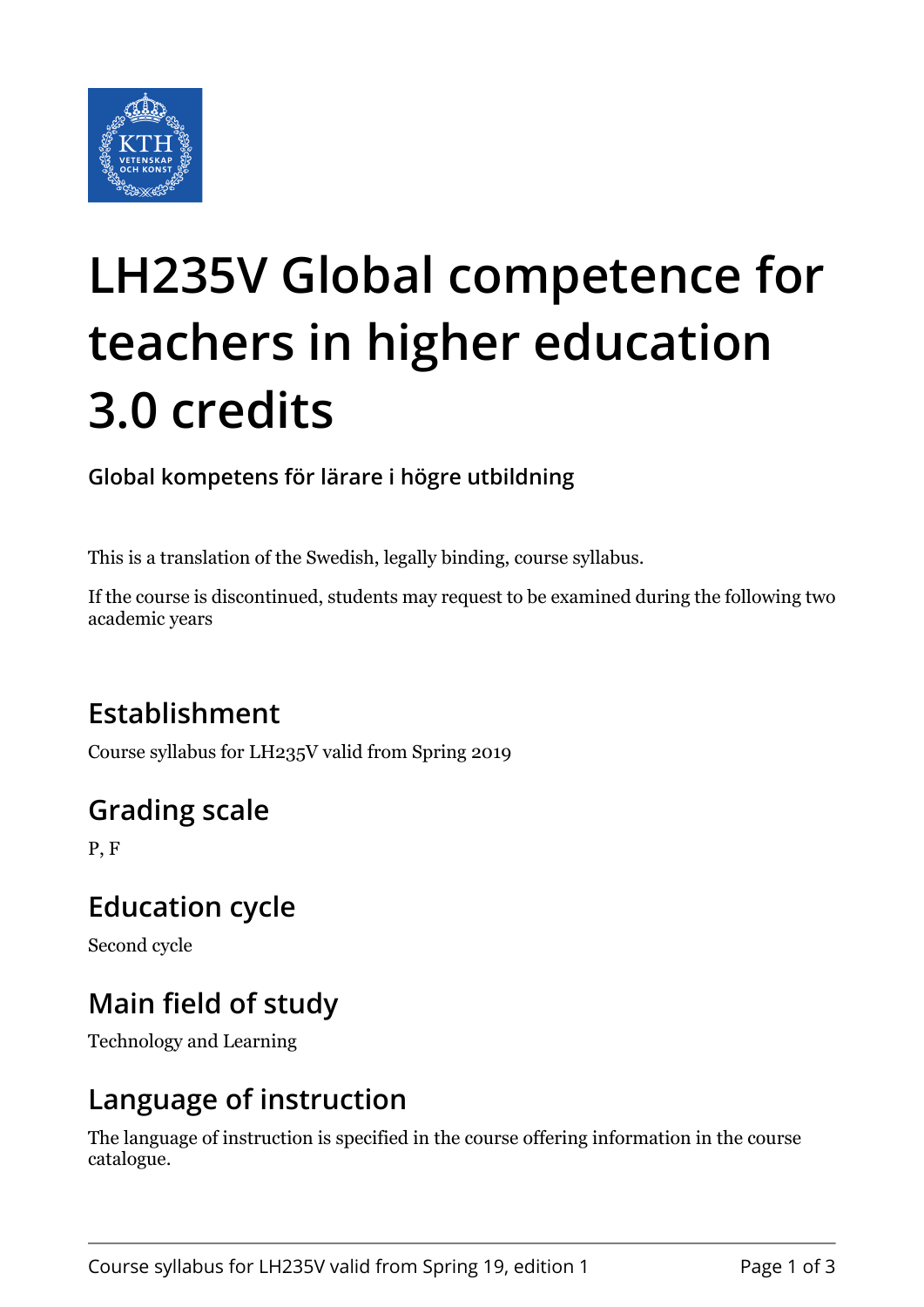## **Intended learning outcomes**

The purpose of the course is to provide teachers with tools to work effectively with cultural and social diversity in teaching contexts, to strengthen their global competence and support comprehensive internationalisation.

On completion of the course, participants should be able to:

- Discuss and give concrete examples of knowledge, skills and attitudes that support and develop global competence.
- Problematise their own and others' descriptions of culture and identifications based on, for example, gender, nationality, ethnicity, class, age, language and profession.
- Reflect on critical intercultural incidents in a constructive and solution-oriented way.
- Suggest and argue for strategies to better understand and constructively take account of the multitude of experiences the participant meets in teaching contexts.
- Present a personal action plan, grounded in self-awareness, for continued development towards increased global competence and comprehensive internationalisation in teaching contexts.

#### **Course contents**

We work with concepts like the international classroom and the globally competent teacher, comprehensive internationalisation, global citizenship, and internationalisation at home.

Documentation, reflection and accounting of intercultural experiences and learning are taken as a step in the process of individual further development and as a basis for the development of education and of the participants' own profession.

## **Specific prerequisites**

LH231V or an equivalent course from KTH, another university or college.

The course is primarily aimed at teaching staff at KTH. Participants from other universities are welcome subject to vacancies.

## **Course literature**

Course literature will be announced before the start of the course.

Recommended reference literature and electronic resources will be listed in the course information or in a similar way.

## **Examination**

- INL1 Written assignment, 2.0 credits, grading scale: P, F
- SEM1 Seminar, 1.0 credits, grading scale: P, F